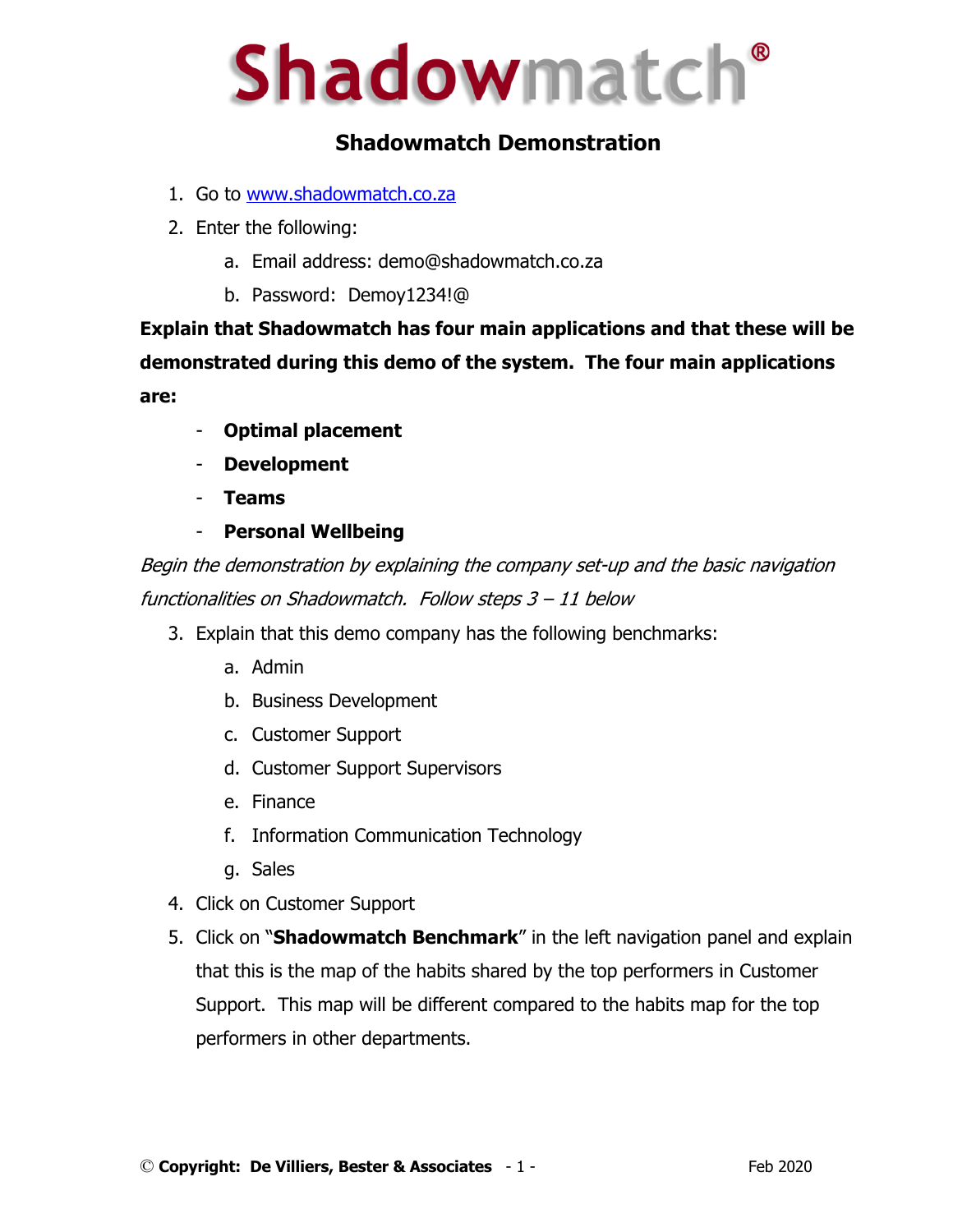- 6. Explain that the "**Overall Match**" is the map on 19 habits and the "**Critical Match**" is the 5 strongest habits shared by the top performers. The system automatically creates the "critical profile".
- 7. Scroll down and explain the **conceptual fitness.** There are 10 questions that the individual needs to answer correctly to score 10/10. We don't measure intelligence or IQ, we measure an individual's conceptual fitness. This is how an individual applies his ability to successfully process information towards a specific result, for example to get to an answer or write a report or do an analysis. Use the physical example of fitness to better explain this measurement.
- 8. **Task Efficiency:** This measurement is a factual measurement that calculates the overall time, the time spent on the conceptual questions as well as the score out of 10 for the conceptual questions to indicate the efficiency to complete the task (the task being the Shadowmatch worksheet).
- 9. **Time (Total time and Conceptual time):** There is no time limit for the individual to complete the Shadowmatch worksheet; the system however tracks the individual's usage of time. It gives the average time in which the top performers have completed the worksheet as well as the time they spent on completing the 10 conceptual questions.
- 10.**Attitude:** This is defined as the way someone approaches the world and life in general. When looking at the Customer Support Agents, one can see that their dominant approach to their world is that of getting involved in an unaggressive manner. This is a strong dominance and it will take quite a lot for them to switch to their second dominant which is category 2. This means that they will stay involved but get a little bit more aggressive – take control and become more task focused and assertive.
- 11.**Benchmark strength:** The system automatically calculates the level of similarity between the habits of the top and displays this as the "benchmark strength".
	- a. Green indicates that the top performers have very similar habits.
	- b. Amber indicates that the habits of the top performers are similar enough to be used as a benchmark.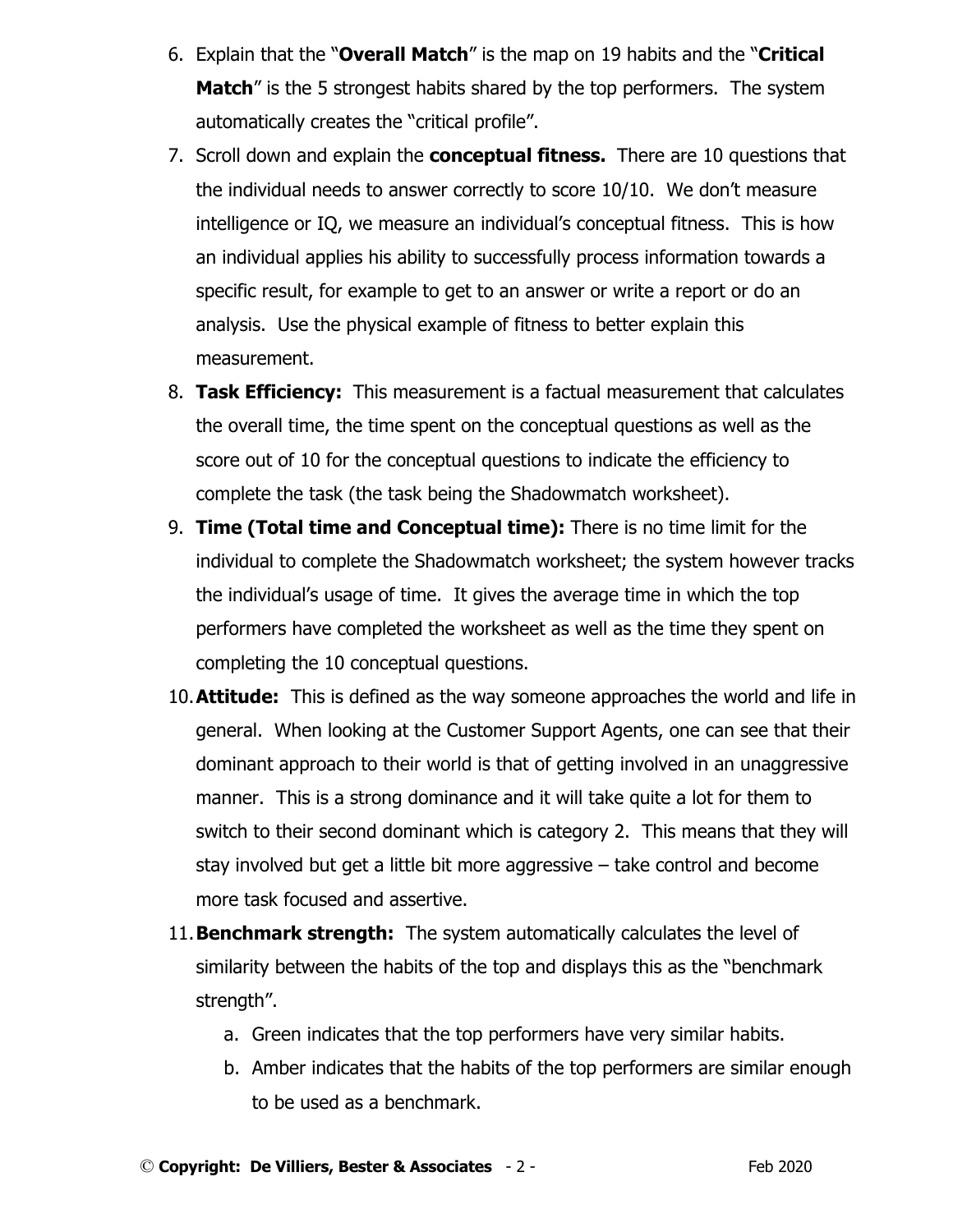c. Red is an indication that the habits between the top performers are so diverse, that it cannot be used as a benchmark. Sometimes removing one or two individuals from the benchmark will improve the strength of the benchmark.

## **Shadowmatch for Recruitment**

To use Shadowmatch for recruitment, you need to create a benchmark of the top performers in the specific division/ role/ area of business. Send Shadowmatch worksheet links to all applicants for the job. Once all the applicants/ candidates have completed Shadowmatch, you can go to the file on Shadowmatch and follow the steps 12 – 23 below.

- 12.Click on "**Applicants"** in the left navigation panel.
- 13.Click on the word **"Comprehensive Match"** (the column with the traffic light indicators). The system will now rank the individuals from the best match to the shadow, to the person that doesn't have the same habits as the top performers.
- 14.After clicking on "**Comprehensive Match"**, you can now click on the results of the person top of the list – Tania Goldman.
- 15.In the bottom right corner the system indicates that this person is "almost a perfect match with the benchmark group". We refer to this as the final verdict or overall interpretation.
- 16.At the bottom of the results' page the following options are available:
	- a. *Time Graph*: This graph gives an outline of how an individual spent their time completing the worksheet. It gives a lot of detail regarding back clicks, changes as well as internet disconnections and so on.
	- b. Full Report: This button gives access to the individual's Full Feedback Report.
	- c. *Matching Report*: By clicking on "Matching Report" the system gives a full interpretation of this person's match against the benchmark.
	- d. Full Pack: The Full Pack is a consolidated pack of all the information regarding the individual: The Full Report, the match against the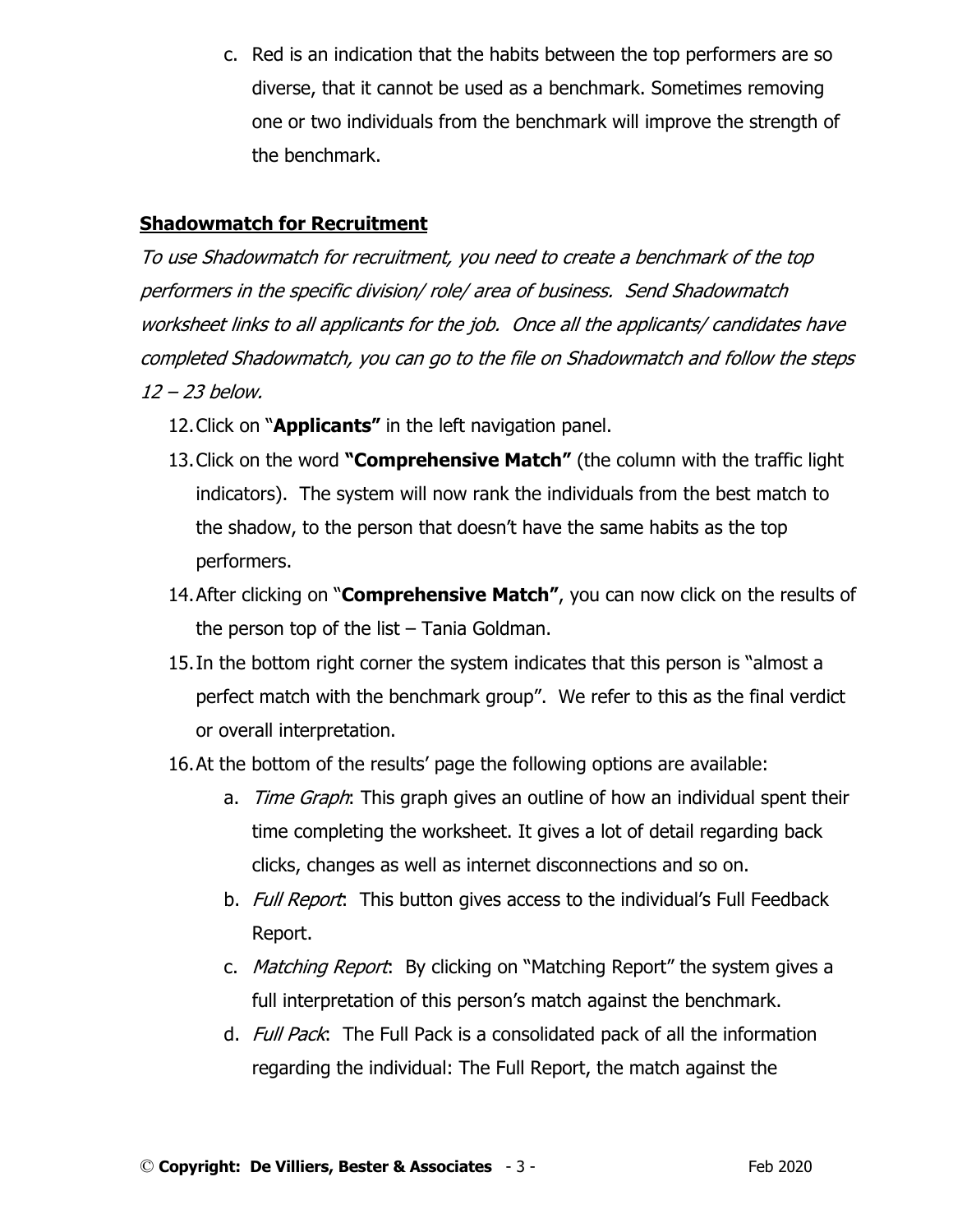benchmark and the explanation, the information regarding the interview as well as the Personal Development Program information.

- e. *Interview Pack*: Explain that by clicking on "Interview Pack", the system compiles an interview pack with 10 questions based on the shadow. The interview pack gets e-mailed immediately to all the panel members.
- f. Multimatch: This enables the user to match the individual to all the other benchmarks in the company in order to find the best match.
- g. *Request PDP*: By clicking on this button the user can request a Personal Development Program for the individual – this is explained in more detail later in the demonstration.
- 17.Go back to the list of **"Applicants".**
- 18.Now click on Dawn Cannon (you can find her results on page 2, applicant number 13) and explain why she won't be a good match in this environment. There is nothing wrong with Dawn, her habits are different and not fit for this environment.
- 19.Go back to the list of **"Applicants"** and click on Gillian Anders (page 1, applicant number 10). Explain that she applied for a job in Customer Support. She had the right CV and experience, however her habits are not suitable for success in this environment of Customer Support. The company decided that they would however not like to lose her and they decided to see whether she would be a fit in any of the other areas in the business. Explain that you will now click on **"multimatch"** (you will find this at the bottom of the results' page) in order to match her habits to that of all the other benchmarks in the system.
- 20.Click on **"multimatch"**.
- 21.Click on the first line: Sales.
- 22.The system now takes the results of Gillian Anders and matches it against the shadow of the successful employees in Sales. You will notice that this person is now "a very high match with this benchmark group". This is how the system could be used to redeploy people. It is also perfect for career development purposes.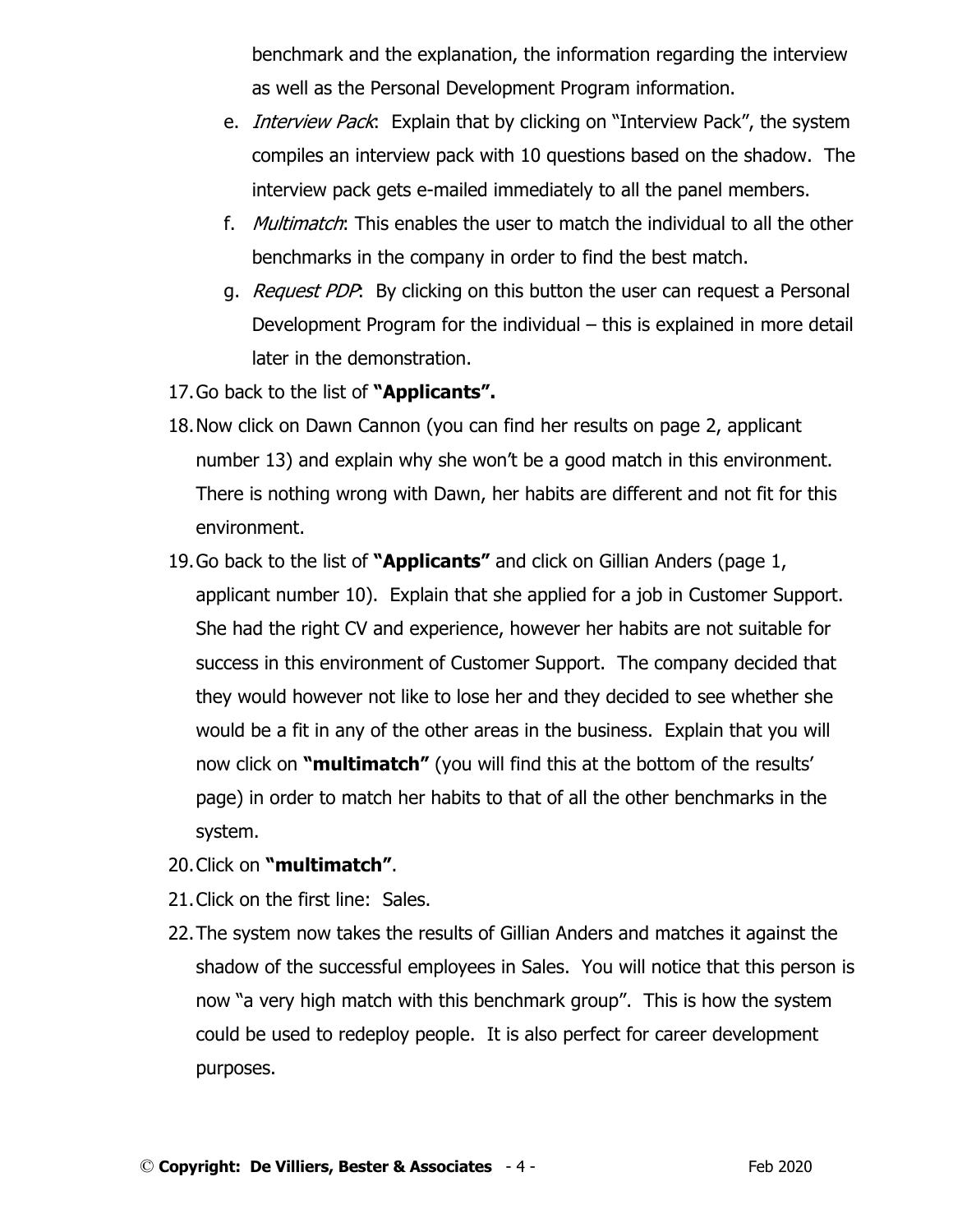23. In order to explain the reverse "multimatch" functionality, click on "company z" in the top breadcrumb. This will take you back to the list of all the departments in this company.

**Remember:** The "multimatch" functionality is also successfully used for redeployment of people, mergers and acquisitions and restructuring.

# **Reverse "multimatch" and Personal Development**

This is when a benchmark is used to search the company database for individuals who match this benchmark. The reverse "multimatch" functionality is used for succession planning, leadership identification and internal career development and promotion / progress.

- 24.Click on **"Customer Support Supervisors"**
- 25.Click on **"Shadowmatch Benchmark"** in the left navigation panel.
- 26.Click on **"Multimatch"** (you will find this in the top right corner). Explain that Shadowmatch now searches the database to find people with similar habits to that of the top performing supervisors. In other words, individuals that will match this Customer Support Supervisor shadow.
- 27.This list now populates all the individuals in the business that match the Customer Support Supervisor shadow.
- 28.Click on Christopher Lock in the top row. He currently works in the Customer Support division, he is a good match to the supervisor shadow. The company could start to develop Christopher for a supervisor position. He would also be a successful second in charge because he already shares the habits of the top performing supervisors. This person could also start with a Shadowmatch PDP (Personal Development Program) in order to further develop his habits.
- 29.You can click on the **"Request PDP"** button at the bottom right of the screen to open up the available Personal Development Programs.
- 30.You can click on any of the available PDP's just to show that the system will require the information of the manager (optional) and mentor in order to start the PDP process.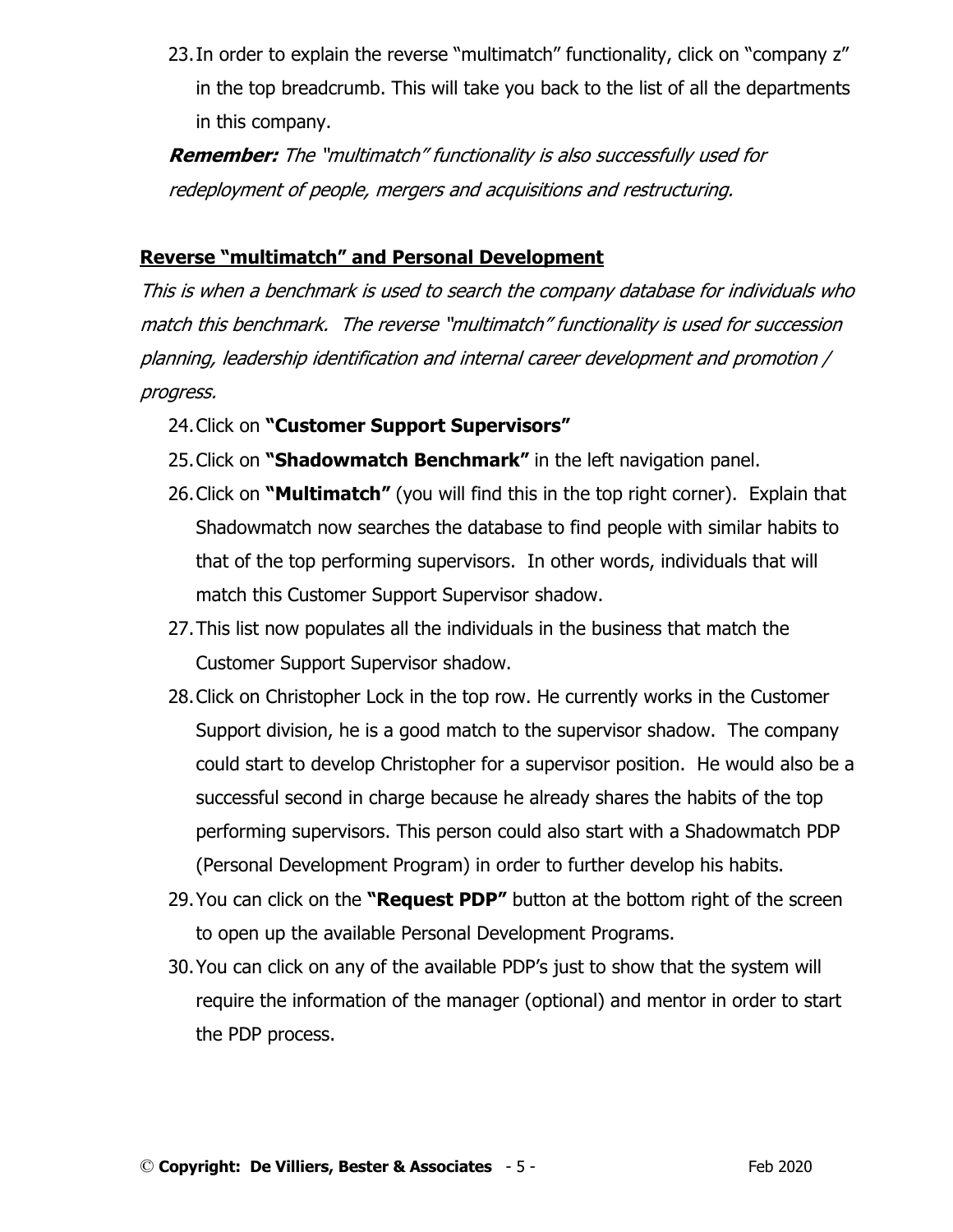### **Winning Teams**

The team functionality in Shadowmatch is used to analyse teams and understand the behaviour of the team as an entity as well as the habits of each individual in the team. This empowers managers and team members with knowledge and enables the manager to allocate roles and responsibilities in a more scientific manner according to people's natural patterns. This functionality is used for:

- Team building
- Team onboarding
- Team behaviour analyses
- Team role allocation
- 31.Explain that Shadowmatch now offers the functionality to analyse teams.
- 32.Click on "Company Z" in the top breadcrumb in order to get to the home page of this company.
- 33.Click on the "Show teams" button at the top of the screen (this is the button to the right of the "Z-A" button at the top of the screen).
- 34.The "Project Team" will now be displayed. Click on this line in order to open the team graph.
- 35.Explain the Team Analysis functionality.
- 36.Mouse over on some of the habits on the outer circle of the spider graph in order to show and explain the definitions.
- 37.Click on two of the individuals to show how an individual could be compared to the team and to each other. Jeff Rogers and Sophia Smith is the best example to use.
- 38.Click on the button **"Group Overview"** and explain the sub-groups.
- 39.Explain that the different colours (green, yellow and gray) indicate the strength of the sub-groups. Hover over each of the sub-groups in order to show the definition as well as the names of the group members.
- 40.Click on the Anchor group to show the names.
- 41.Go back to the team graph by clicking on **"Team Graph"**in the left navigation panel and show the results of the 4 individuals in the Anchor group: Amy Franklin, Jeff Rogers, Jennifer Bolder and Michelle Neal. This is a good illustration of how the Anchor group individuals are very similar to the team.